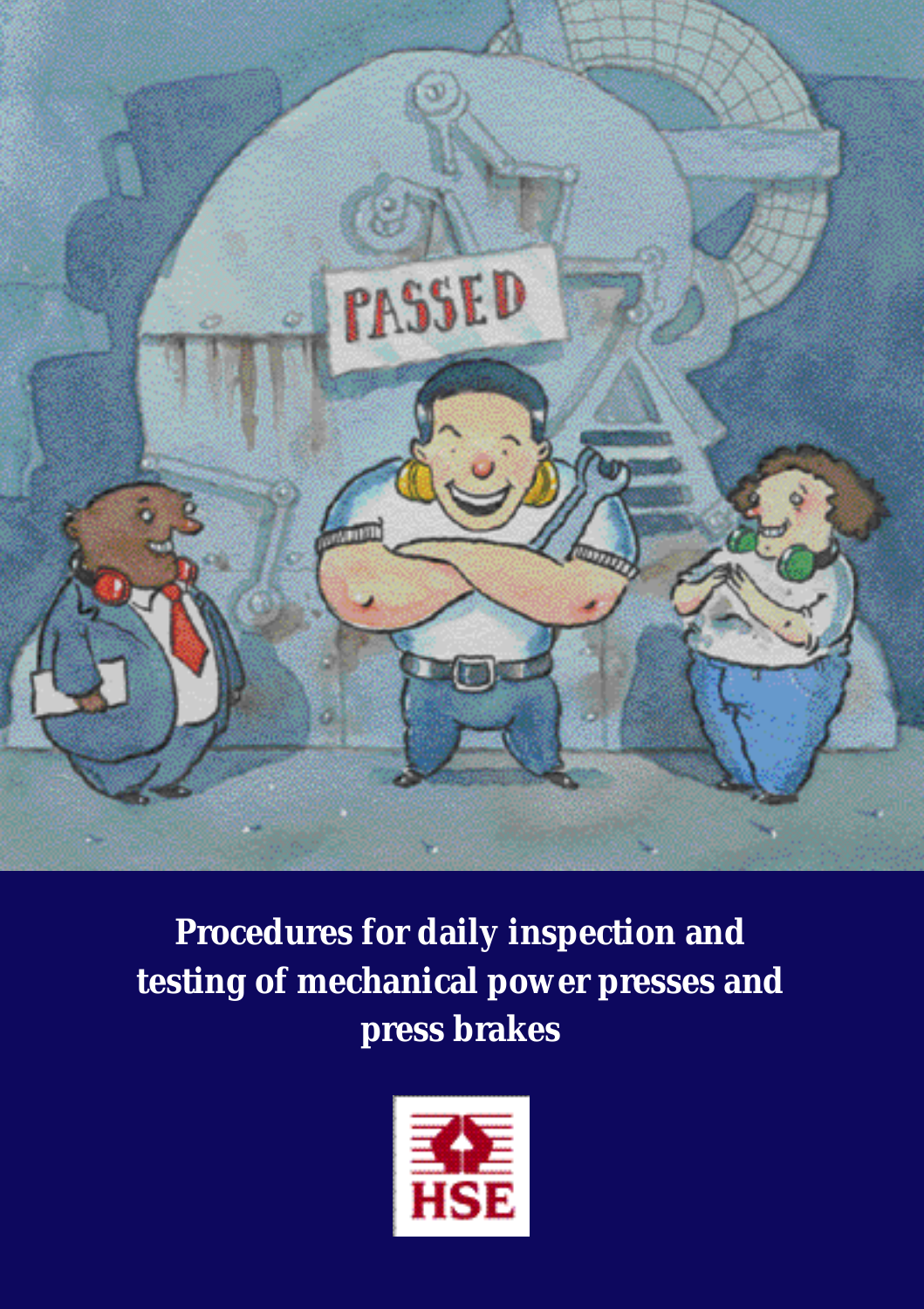## **INTRODUCTION**

This leaflet gives guidance on the minimum safety checks that should be carried out on mechanical power presses and press brakes by the appointed person, as required by regulation 33 of the Provision and Use of Work Equipment Regulations 1998 (PUWER 1998). It does not apply to hydraulic presses or those presses exempted from the requirements of regulation 33 as detailed in Schedule 2 in PUWER 1998. These may still require inspection in accordance with regulation 6 of PUWER.

The daily inspection and test must be done on each press in use within the first four hours of every working period and after setting, resetting or adjustment of the tools when any of the guards or protection devices have been disturbed.

working of metal by means of tools, or for die proving, which is power driven and which embodies a flywheel and a clutch.' A power press is defined in PUWER 98 as 'a press or press brake for the

#### **Appointment and training**

As an 'appointed person' you must be properly appointed in writing by your employer, and be suitably trained and competent to carry out all the necessary inspections and tests for the type of press you work on.

#### **Inspection and tests**

The purpose of the inspection and test is to ensure that all the guards and other protective devices, eg light curtains, fitted to the machine are in efficient and effective working order and that the press is safe to use. After the inspection and test, you must complete and sign a certificate (daily inspection card) which is normally kept on or near the press.

#### **Doing the inspection and tests**

In order to ensure that the inspection and tests are done safely, some are carried out with:

**power off** - with the machine stationary and appropriately isolated from all power sources, eg electricity, compressed air, and hydraulic pressure;

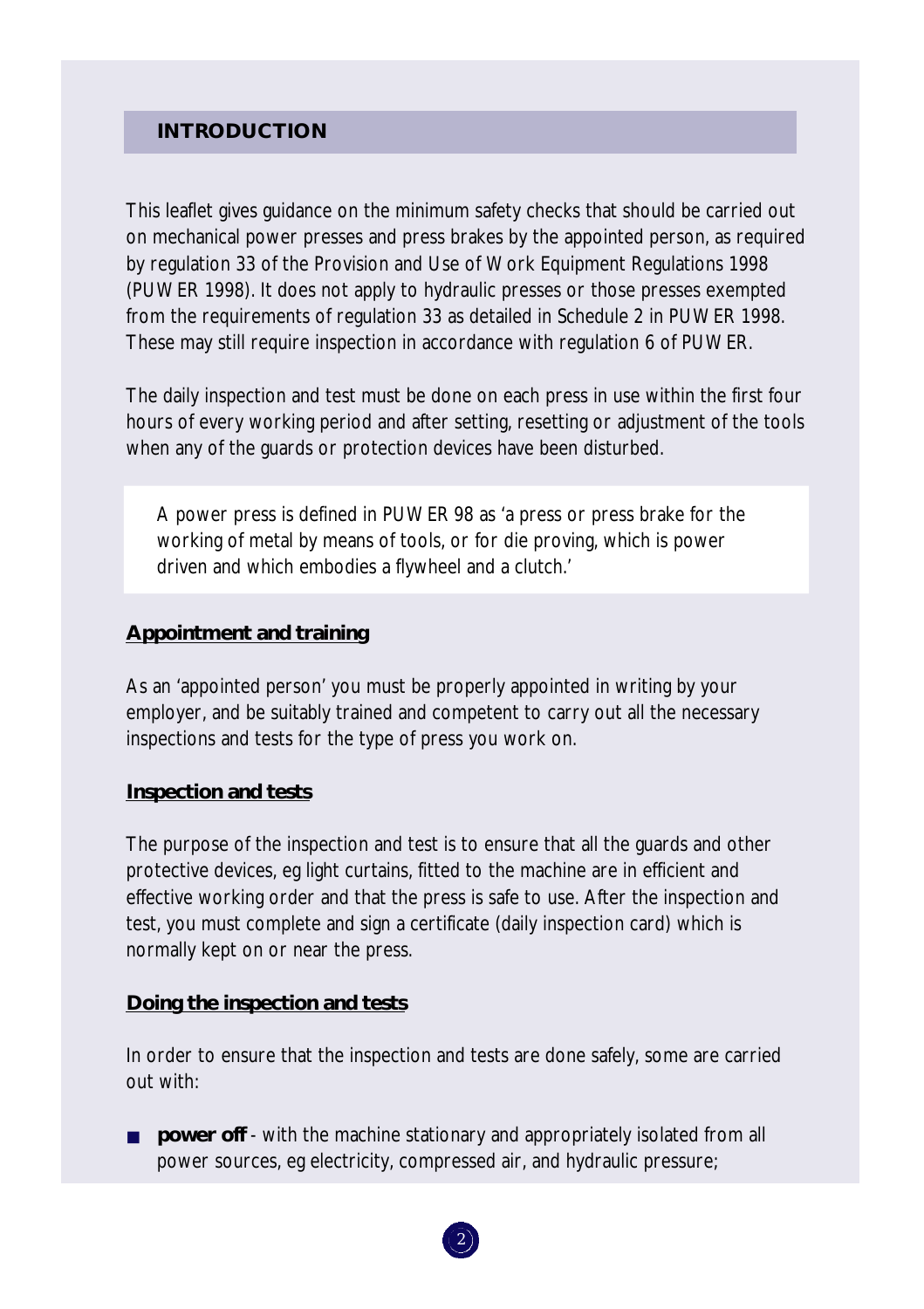- **power on** with power sources restored to the machine. These tests can be either:
	- *static* with the machine stationary; or
	- *dynamic* with the machine operational.

# **Power-on** tests should be carried out **after completion of the relevant power-off checks and in accordance with a safe system of work**.

Individual machines will have their own combination of guards and/or safety devices. Before you start your inspection you will need to clearly identify what safeguarding arrangements are provided and therefore which checks are relevant.

# **Trial strokes**

Trial strokes should always be carried out with all safeguards in place.

# **Additional tests**

Some types of guard (eg sequentially operated) may require additional checks to those set out in this guidance; in such cases the manufacturer's guidance should be followed.

# **Completion of inspection and tests**

If the guarding system or safety device fails any of these inspections and tests:

- switch the press off and isolate it;
- attach a suitable warning label;
- inform the supervisor and operators;
- do not use it until appropriate remedial action has been taken.

The press certificate should only be completed, signed and dated upon satisfactory completion of all inspections and tests. Operators and supervisors should be informed that checks are completed and the press is safe to use.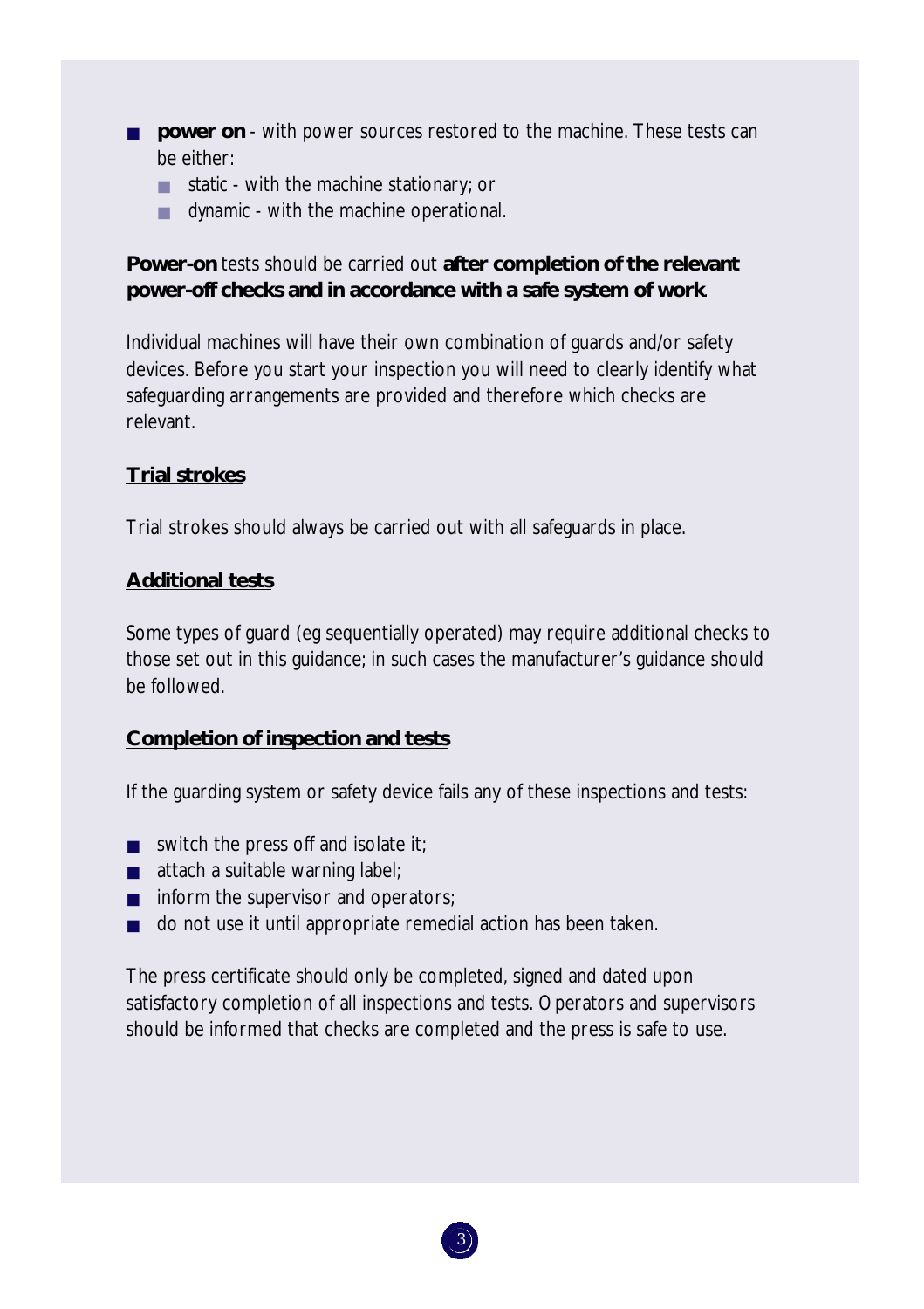# **FIXED GUARDS**

# **General**

Fixed guards should prevent access to the danger zone, eg the trap between the tools, by any part of the body. They should be firmly secured in position by fastenings that need a tool to release them.

Where it is necessary to have slotted openings in fixed guards, eg for component feeding or removal, the relationship between the size of the opening and its distance from the trapping point should conform to the standards for safety distances set out in the diagram below.



*Example:* If it is necessary to provide an opening between 12 and 20 mm, the guard should be positioned at least 120 mm away from the danger point.

The data in the above diagram have been derived from Table 4 of BS EN 294:1992.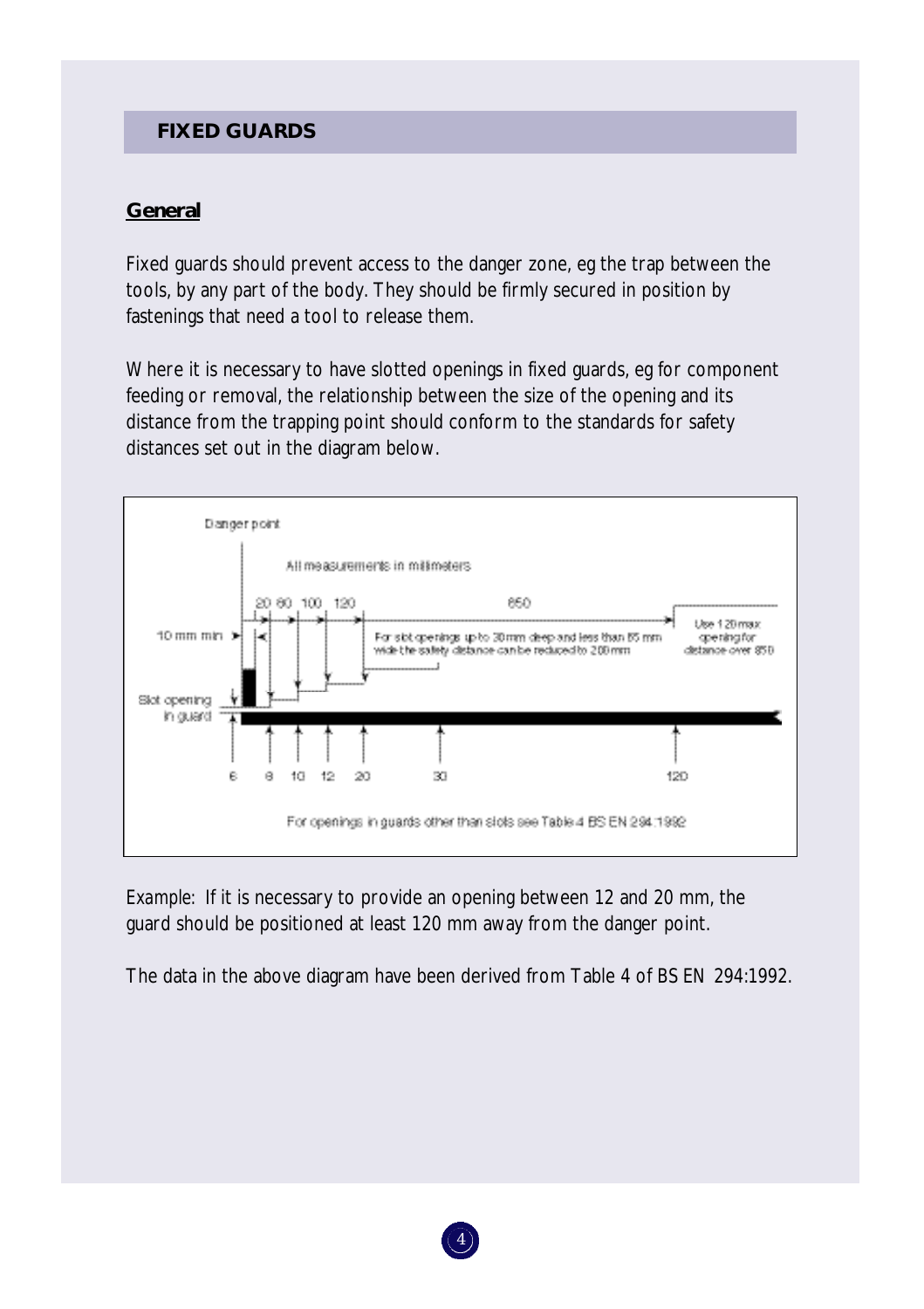Older guards designed using figures in BS 5304:1988 should be checked using the diagram below.



*Example:* If it is necessary to provide an opening 30 mm deep, the guard should be positioned at least 190 mm away from the danger point.

# **Power-off checks for fixed guards**

**Check** that the guards are securely fastened in place with devices requiring a tool to release them and that no access is possible from any direction to the danger zone;

**Check** that the construction of the guard is sound, that no bars are bent or missing and that the guard cannot be bent or deflected to permit access to the danger zone;

**Check** that where openings are provided it is not possible to reach into the danger zone through them.

# **Power-on checks for fixed guards**

**Check** that there are no other trapping points created between the guard itself and any moving part of the machine or adjacent equipment.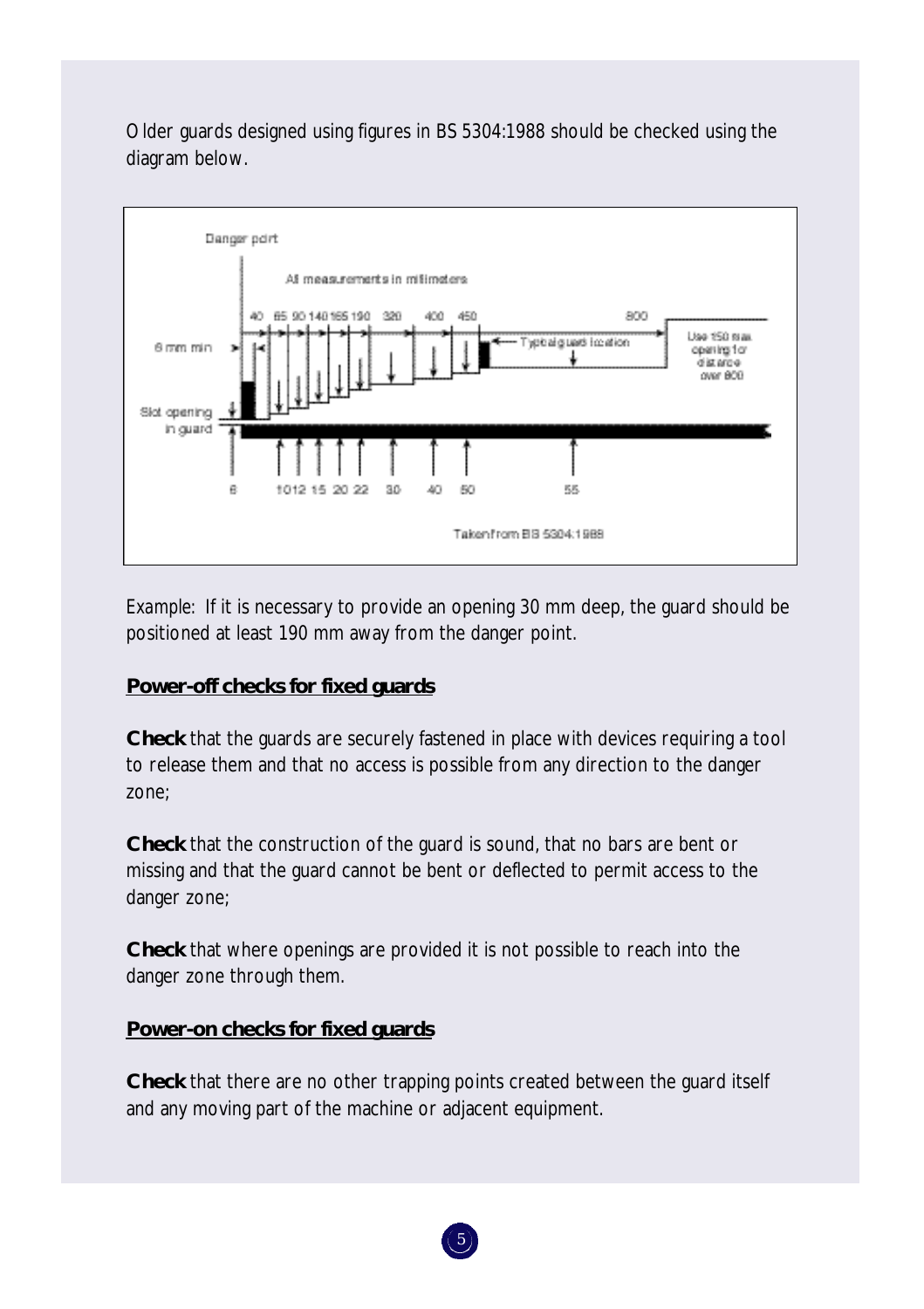# **INTERLOCKING GUARDS**

# **General**

An interlocking guard is one which is movable, or has a movable part(s), and is interconnected (either mechanically, electrically, hydraulically or pneumatically) with the control system of the machine so that:

- it prevents the machinery from moving until the guard is closed; and
- the guard remains locked closed until the dangerous movement has stopped; or
- opening of the guard causes the dangerous movement to stop.

The interlocking system should be designed to minimise the risk of failure to danger and should not be readily defeatable.

# **Power-off checks for interlocking guards**

#### *All presses*

**Check** that the guard is secured to the press and that it prevents access to the danger zone from any direction when the guard is closed;

**Check** that there are no missing, loose, bent or unduly worn parts;

**Check** that the toolsetter's connection (where fitted) is 'spanner tight' and in good condition;

**Check** that the guard taper pins are tight;

**Check** that guard linkages are in good condition, that there are no missing split pins, washers, circlips etc;

**Check** that the guard control mechanism is in good working order, as follows:

# *Positive clutch presses*

**Check** that the guard control disc/cup is secure, that the slot is not oversized (usually understood to mean that the slot size is not greater than 1.5 times the diameter of the roller) and that the roller runs freely;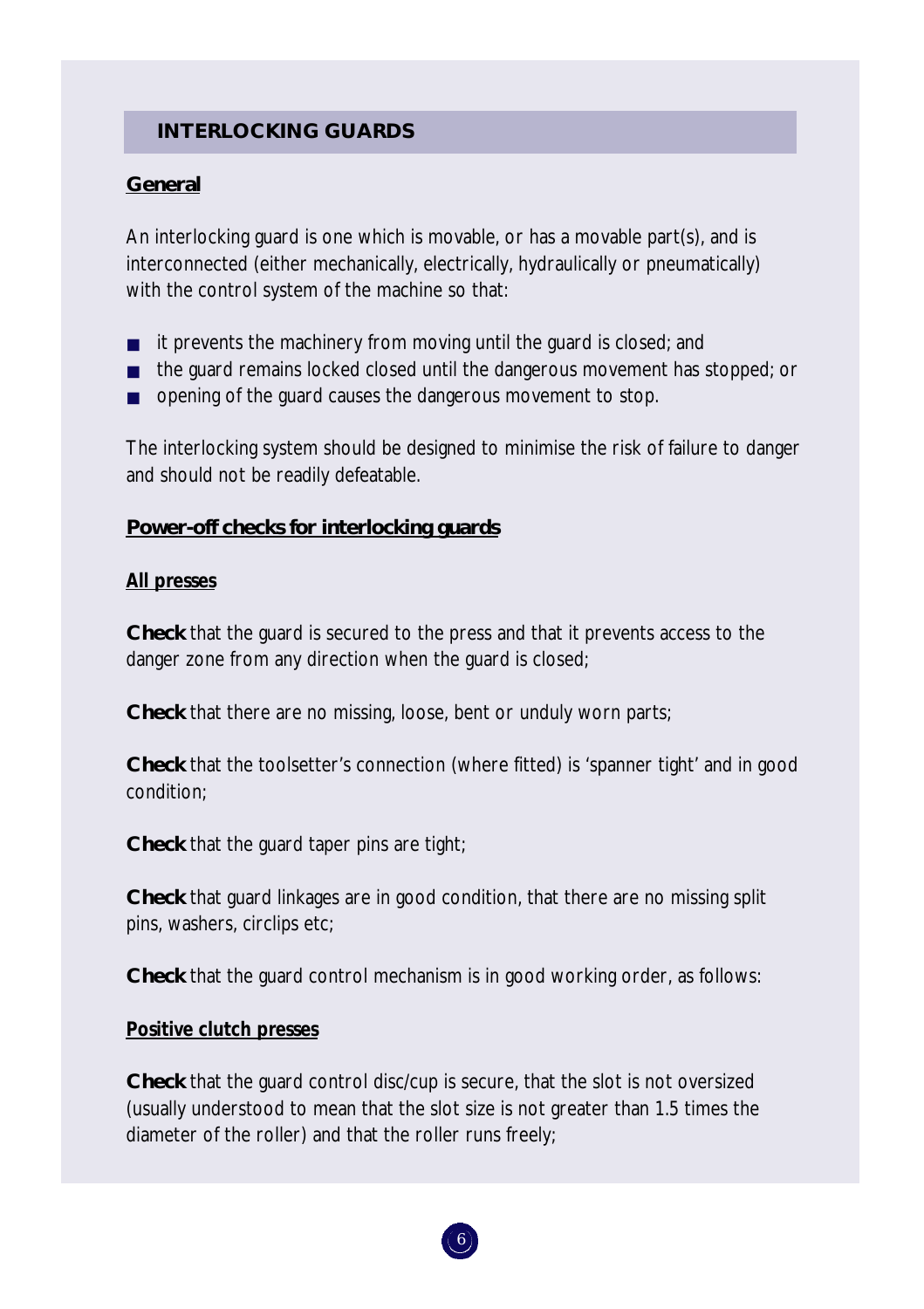On presses where there is mechanical actuation of the extractor, press the pedal, close the guard slowly and then **check** that the extractor remains locked until the guard has fully closed (plus an overlap of 10% of the total gate movement); when the extractor is unlocked, pedal pressure should move the extractor into the clutch engaged position, at which the guard control roller should just be clear of the slot in the control disc/cup; with the pedal kept depressed **check** that the guard cannot be opened;

**Check** for wear on the engaging face of the extractor scotch and all linkages;

Close the gate, depress the pedal and slowly rotate the flywheel by hand until the clutch is engaged; release the pedal and **check** that the guard cannot be opened and that the control arm roller is on the periphery of the control disc/cup; ensure that sufficient crankshaft rotation has taken place to enable the control disc/cup to keep the guard closed; complete the rotation of the flywheel and **check** that the guard cannot be opened until the crankshaft has reached its normal stopping position and the extractor has returned to the disengaged position;

**Check** that overrun or fall-back of the crankshaft is prevented by the control roller fitting well into the slot of the control disc/cup; overrun should also be prevented by a stop incorporated in the clutch extractor or by a pawl and notch arrangement.

#### *Friction clutch presses*

**Check** that the control disc/cam is secure and that there is no undue wear on the slot which receives the control arm and roller;

**Check** that the roller rotates freely and enters the slot when the guard is opened; (for a pneumatic guard control, check that the roller is not worn and that it is lying in the bottom of the cam profile);

**Check** the integrity of the electrical wiring and airline connections.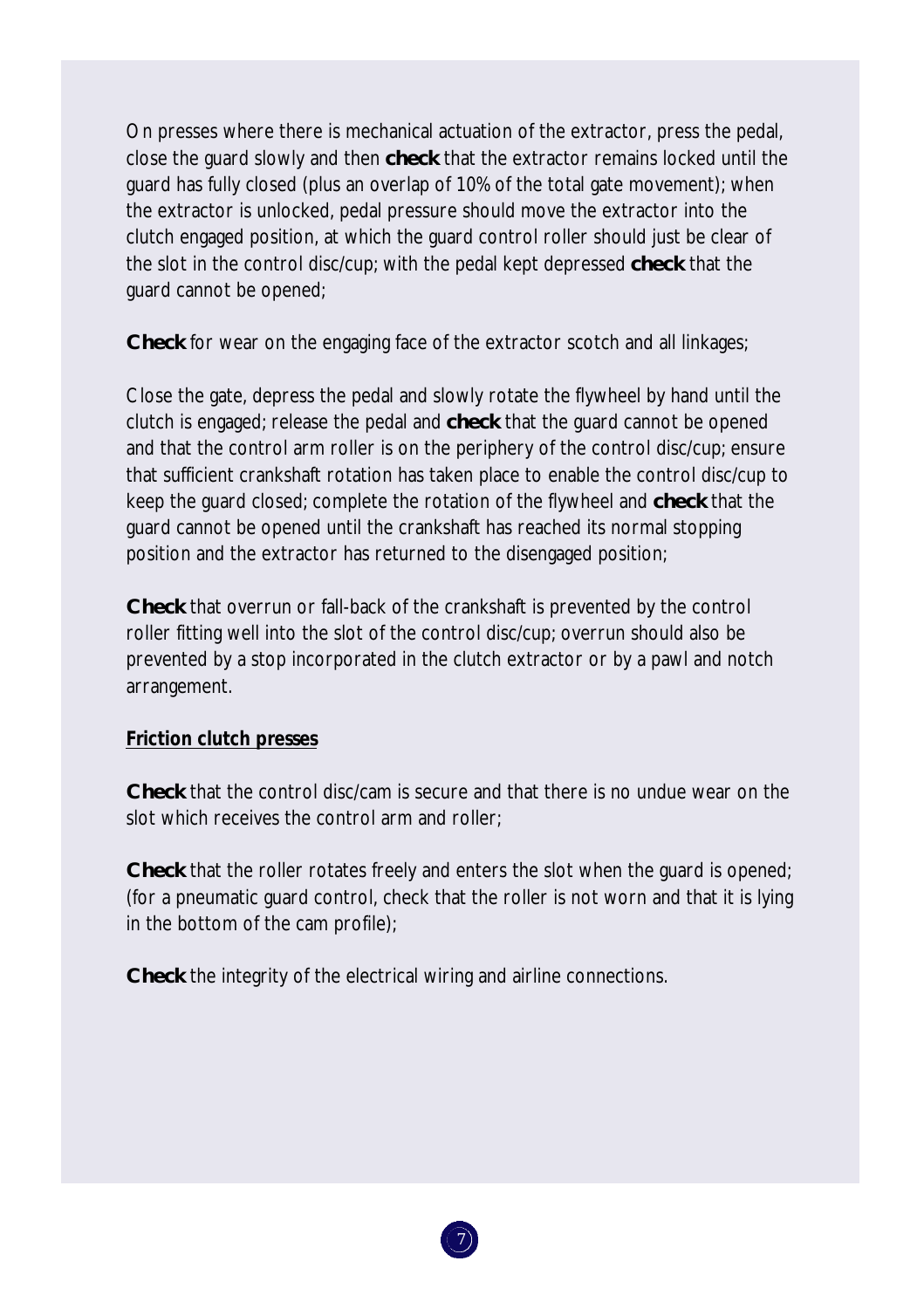# **Power-on checks for interlocking guards**

# *All presses*

*Static* 

**Check** the correct functionality of limit switches.

# *Dynamic*

**Check** that there are no other danger areas created between the guard itself and any moving part of the machine or adjacent equipment.

# *Positive clutch presses*

# *Dynamic*

**Check** that the guard operates freely under normal operating conditions;

**Check** that the brake stops the crankshaft at its normal stopping position and that at this point the guard control roller drops into the slot when the guard is opened;

Make several trial strokes and **check** that the guard can be opened only when the crankshaft has stopped at its normal stopping position - usually Top Dead Centre (TDC);

If depression of the foot pedal can give continuous clutch engagement, carry out a number of strokes; **check** that the guard remains closed until the clutch is fully disengaged and the crankshaft is stationary at its normal stopping position.

# *Friction clutch presses*

# *Static*

With the flywheel stationary, close the gate slowly and **check** that the limit switches do not operate until the gate has fully closed (plus an overlap of 10% of total gate movement); at this point the guard control roller should just be clear of the slot in the control disc. (NB: It may be easier to assess the point of operation of the limit switches with the press motor switched off but with the control circuit

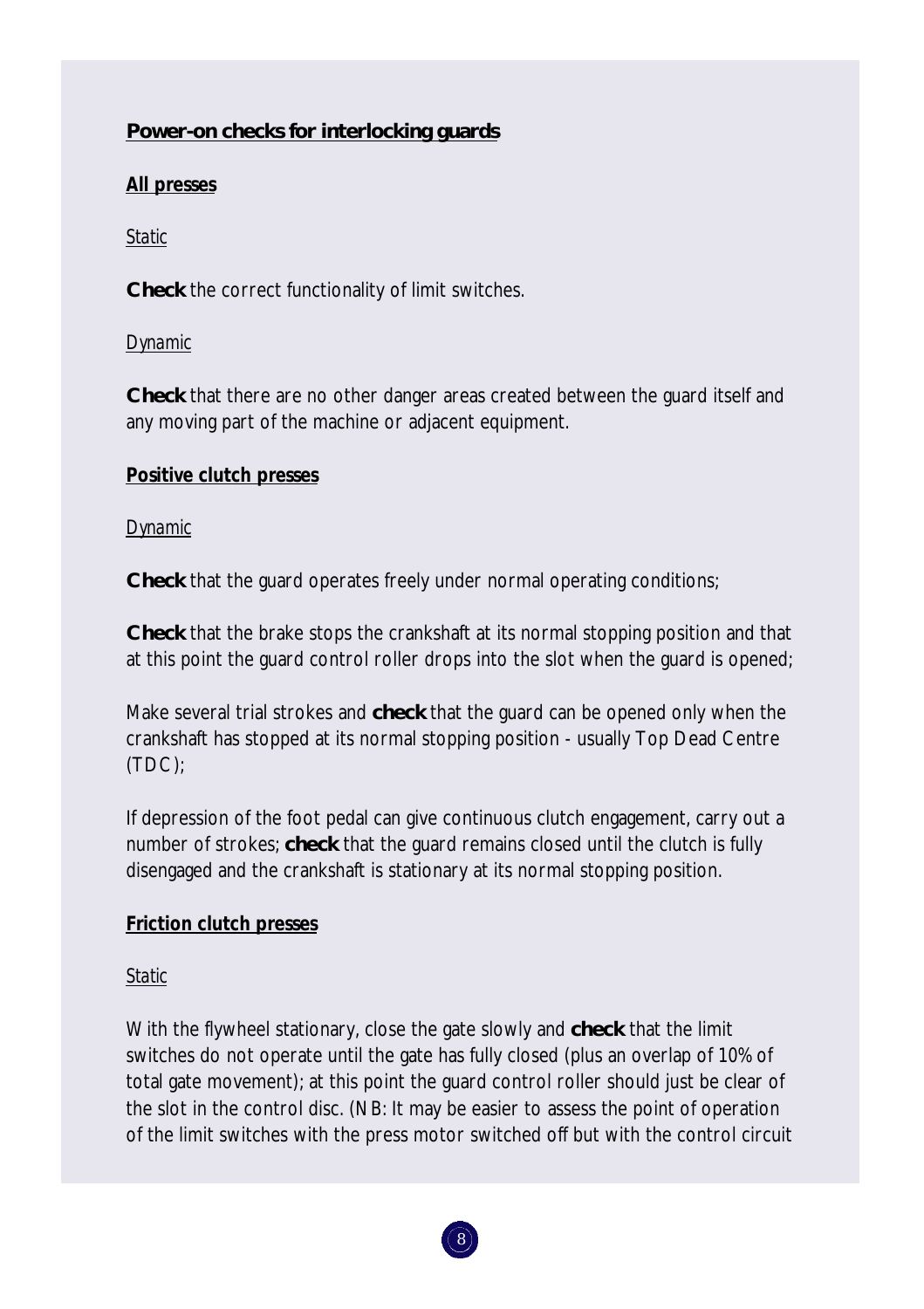energised and the compressed air circuit pressurised; the clutch air valve may be heard to operate when the electrical circuit is complete.)

# *Dynamic*

Start the flywheel, then:

**Check** that the guard operates freely under normal operating conditions;

**Check** to ensure that the crankshaft stops at its normal stopping position usually TDC;

**If a guard lock or control is fitted** - make several trial strokes and **check**  that the guard can only be opened when the crankshaft has stopped at its normal stopping position - usually TDC; or

**If no guard lock or control is fitted** - initiate a stroke and immediately attempt to reopen the guard; **check** that there is no movement of the press slide with the guard open;

Where a pneumatic guard control is fitted **check** it is not possible to open the guard against the locking cylinder. (There should be a slight time delay before the guard can be opened at the end of the stroke - normally about one second, dependant on press speed and stroke.)

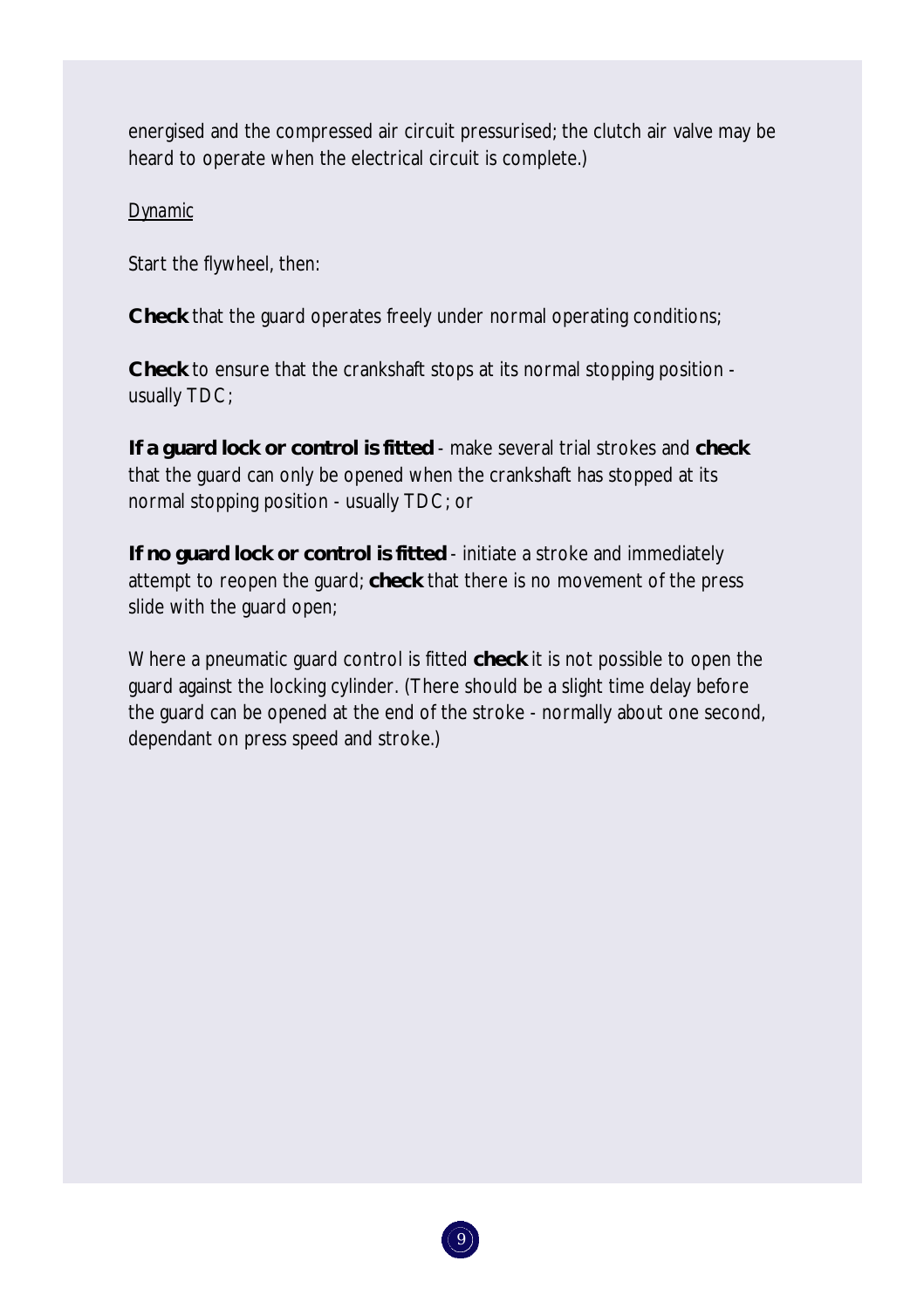# **AUTOMATIC GUARDS**

# **General**

An automatic guard is one that is moved into position automatically by the machine, thereby removing any part of a person from the danger zone.

An automatic guard should only be used on a press with a speed not exceeding that specified in the following table:

|                                      | Length of stroke       | The speed should not<br>be more than the<br>equivalent of: |
|--------------------------------------|------------------------|------------------------------------------------------------|
| <b>Single acting presses</b>         | More than 200 mm       | 30 strokes/minute                                          |
|                                      | Between 150 and 200 mm | 25 strokes/minute                                          |
| Double or multiple<br>acting presses | More than 150 mm       | 15 strokes/minute                                          |

*Note: The stroke should not be less than 150 mm and should not be adjustable.* 

# **Power-off checks for automatic guards**

**Check** that there are no loose, missing, bent or unduly worn guard parts and that guards are securely fixed to the press;

**Check** that the top of the outward/upward moving member of the guard is never less than 1070 mm above the standing position of the operator.

# **Power-on checks for automatic guards**

**Check** that the moving screen and fixed side guard(s) prevent access to the trapping area between the tools before the space between the nearest trapping surfaces is less than 50 mm (including the component at any stage of its entry or withdrawal). A safe distance is considered to be within the range of relative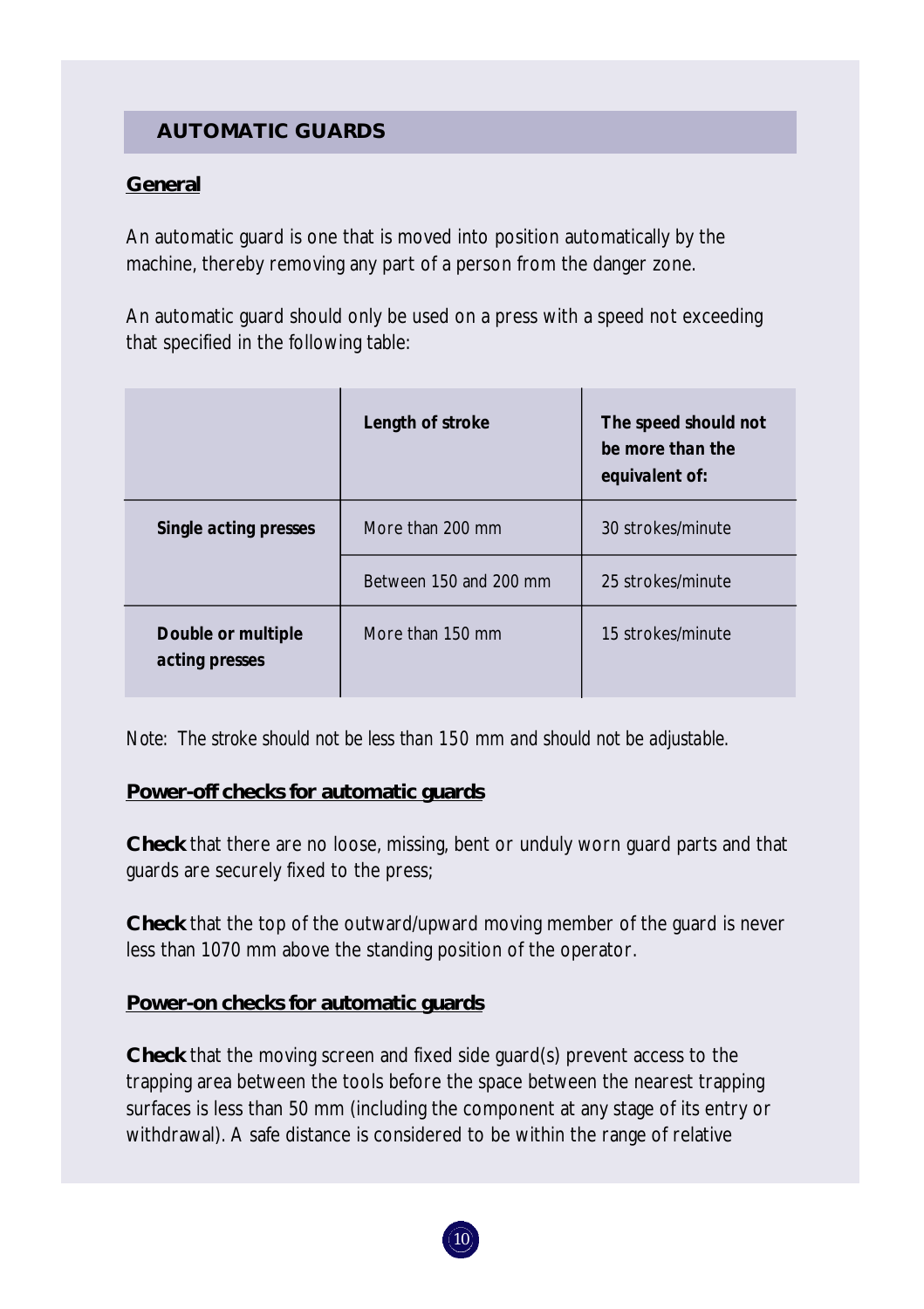distances shown in the diagram below. (The distances are measured from the top of the outward and upward moving member of the guard.)



*Example:* When the guard is 1524 mm above the standing position of the operator the trapping surface should be at least 609 mm away.

**Check** that access to the trapping area(s) from beneath the outward/upward moving member of the guard is prevented at all parts of the press stroke by a suitable screen;

**Check** that there are no trapping points created between the guard itself and any moving part of the machine or adjacent equipment.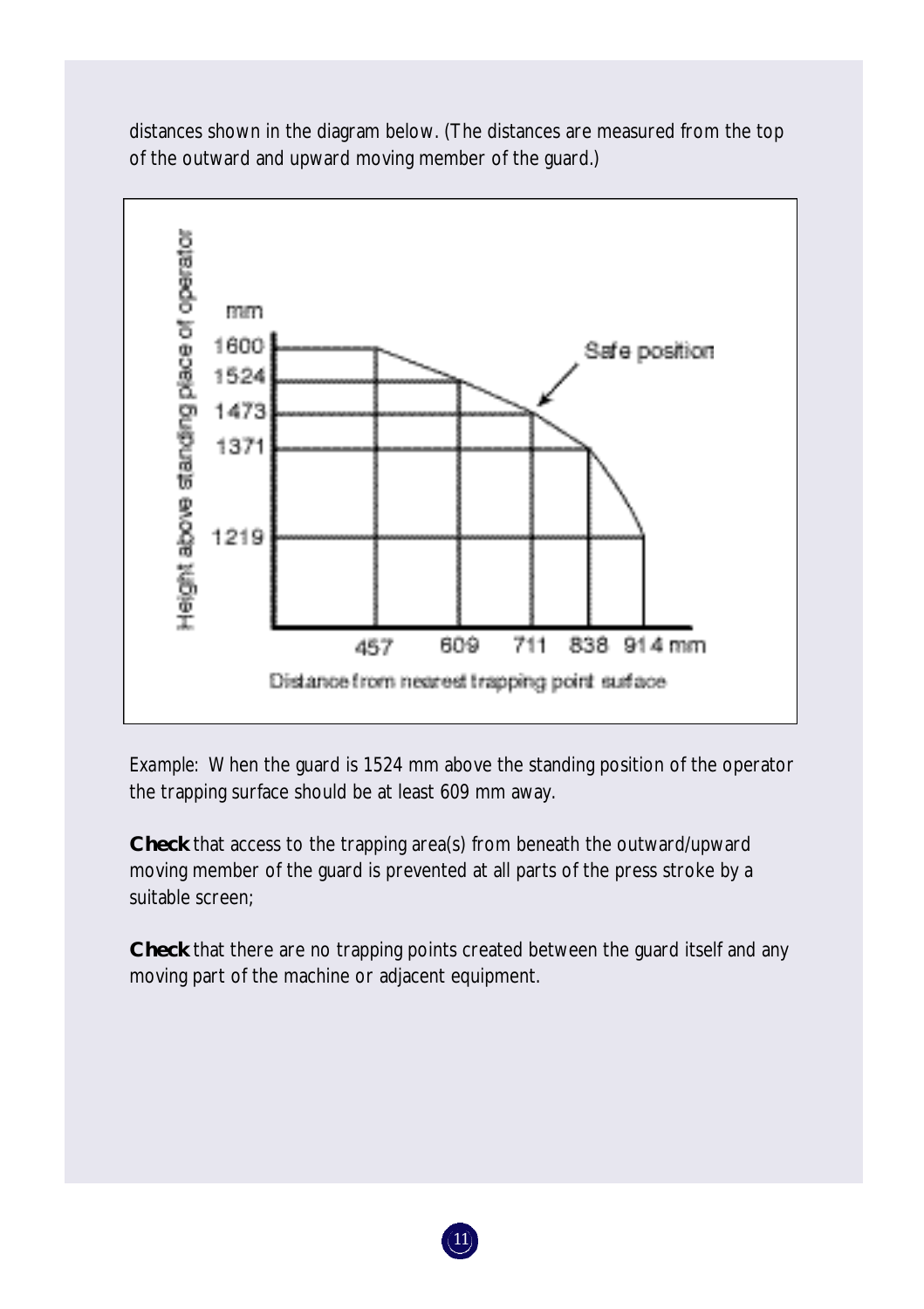# **PHOTO-ELECTRIC SAFETY DEVICES**

These must ensure that:

- it is not possible for the tools of the machine to be set in dangerous motion while any part of a person is in a position which will actuate the photo-electric device (ie be in danger of getting trapped between the tools);
- when the tools are in motion, actuation of the photo-electric device during a dangerous part of the operating cycle (ie when the tools are closing) results in the tools being brought to rest before any part of any person can reach them. It must not be possible for the tools to be set in motion again until the safety system has been completely restored to its normal condition and the machine controls re-operated;
- the safety system is not so affected by stray light, whether artificial, natural or deliberately applied, as to cause danger.

Requirements for performance are given in HSE guidance *Application of electrosensitive protective equipment using light curtains and light beam devices to machinery*  (see 'Further reading', page 15).

# **Power-off checks for photo-electric safety devices**

**Check** that access to the danger zone is not possible from any direction not protected by the photo-electric device;

**Check** the side and rear fixed guards (see 'Fixed guards', page 4);

**Check** that there are no other trapping zones created between the guard itself and any moving part of the machine or adjacent equipment;

**Check** that the minimum distance from the nearest trapping point (between the tools) to the photo-electric light curtain is not less than that recommended by the manufacturer or as detailed in *Application of electro-sensitive protective equipment using light curtains and light beam devices to machinery* (see 'Further reading', page 15);

**Check** that it is not possible for a person to stand between the light curtain and the trapping area between the tools. (If necessary, fixed guards, a feed table or additional photo-electric beams should be provided.) The gap between the light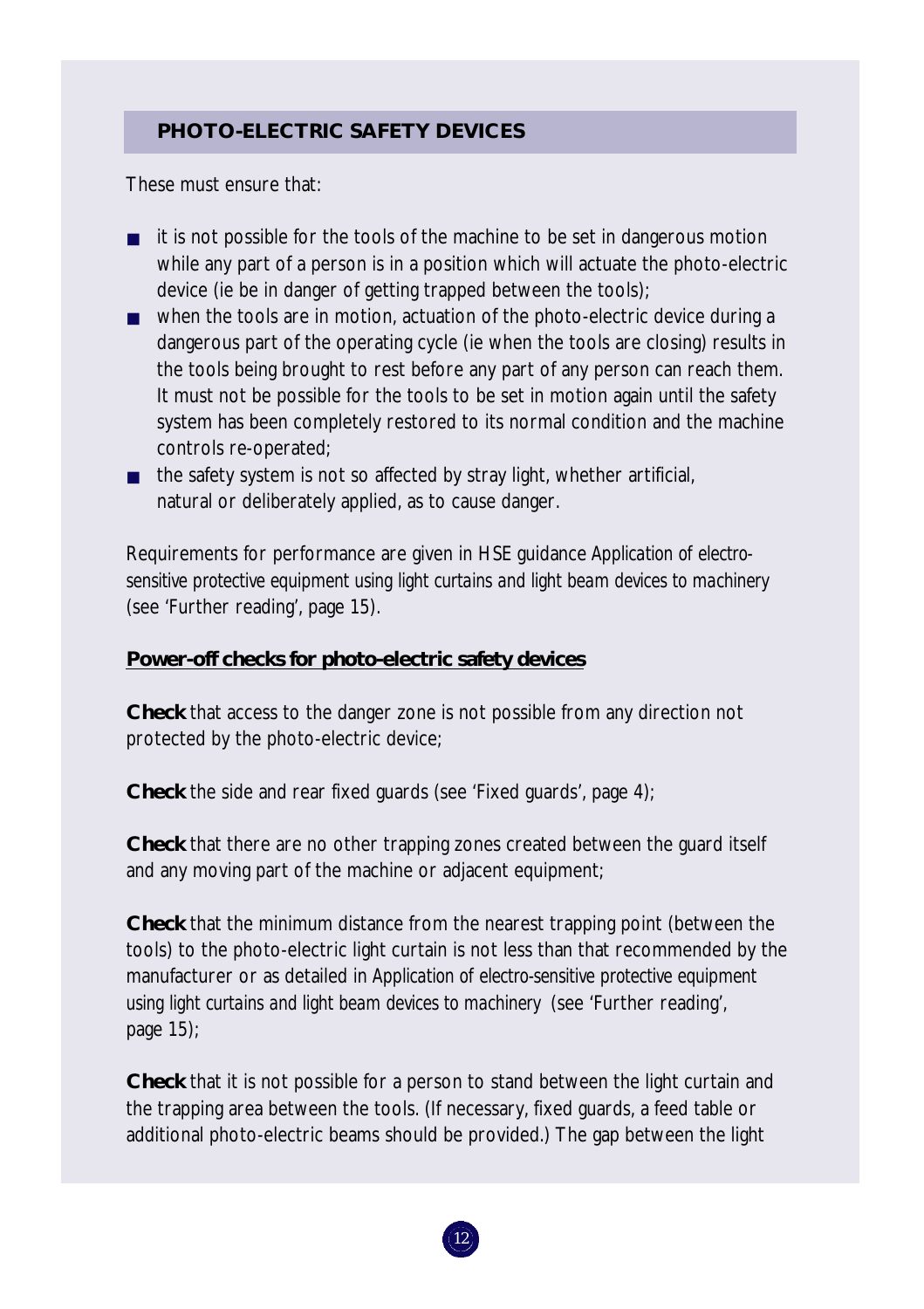curtain and the trapping area should not exceed 175 mm on older machines or 75 mm on newer CE-marked machines;

**Check** the cam and switch settings within the control box and ensure that they are secure;

**Check** that the cabinets housing the electronic apparatus and cam assemblies are closed and locked and the keys removed for retention by an authorised person, eg the supervisor.

# **Power-on checks for photo-electric safety devices**

# *Static*

**Check** that the light curtain is functioning, then switch off the 'mute' function (if fitted);

**Check** the operational effectiveness by inserting a test piece (of a type specified by the guard or press manufacturer/supplier) into the light curtain and at right angles to the plane of it. It should be passed very slowly through the full height of the curtain in three separate places:

- close to one emitter/receptor column;
- in the middle of the curtain;
- close to the other emitter/receptor column.

(Where a 'guard test' light, which indicates interruption of the curtain, is included in the device, it should be illuminated whenever the test piece is in the light curtain. If the photo-electric device is not fitted with a guard test light, or other similar indicator, continually press and release the operating control while passing the test piece very slowly down the curtain. At no point during the test should movement of the tools be possible.)

# *Dynamic - stroke test*

**Check** the closing motion of the tools by initiating a press stroke and inserting the test piece into the light curtain at right angles to the plane of it; ensure that the closing motion of the tools stops without apparent delay. At no point should an attempt be made to insert the test piece between the tools.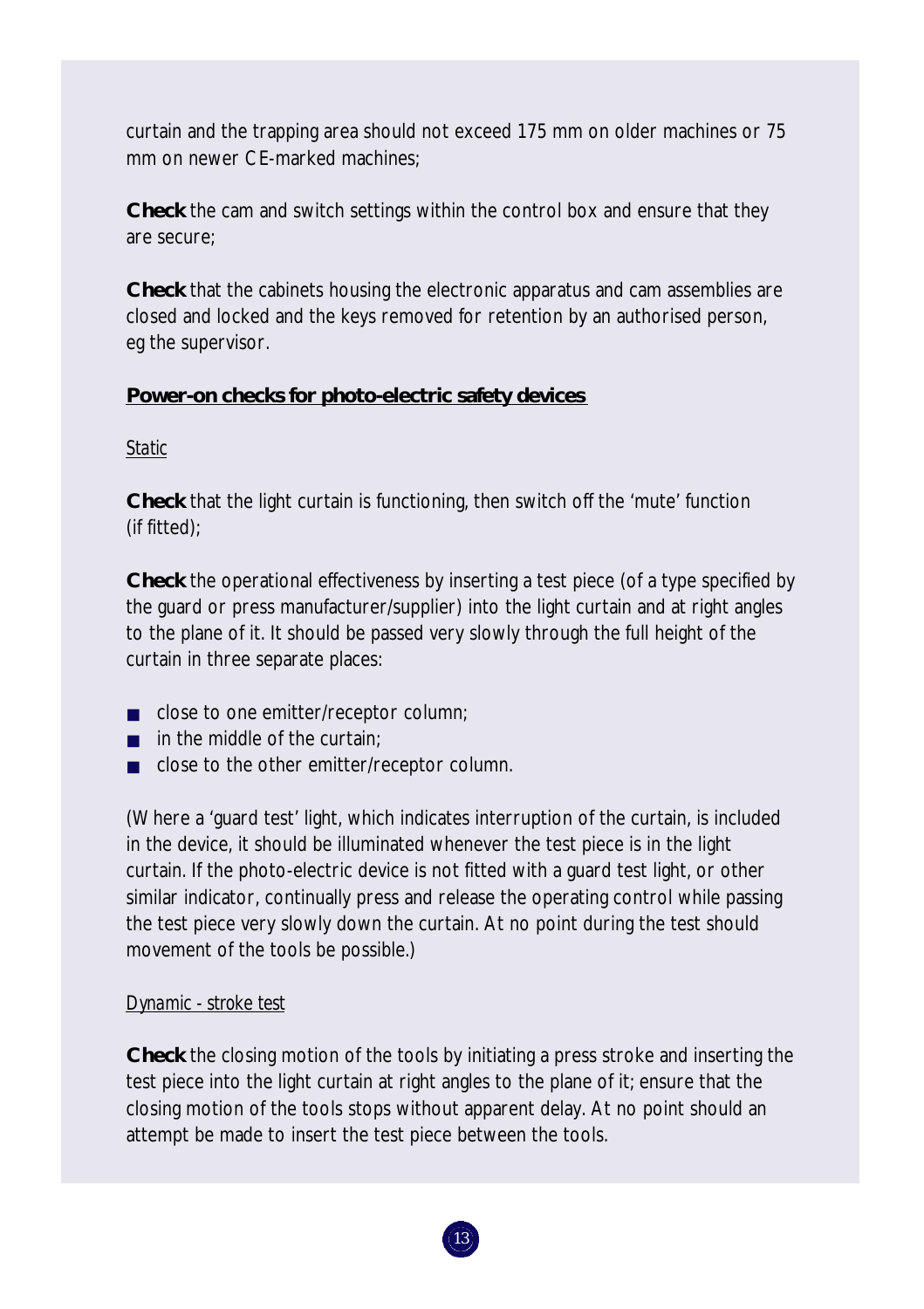# *Mute check - press brakes*

Switch to mute mode (if fitted).

**Check** to ensure that the 'Guard off' sign is illuminated.

**Check** to ensure that muting does not occur until the top tool is 6 mm or less from the workpiece surface. (NB: If power press tools are being used, ensure that the muting facility is inoperative and that the photo-electric device is operative throughout the cycle.)

#### *Mute check - power presses*

If the light curtain is muted on the return stroke, **check** to ensure that there are no accessible trapping points created.

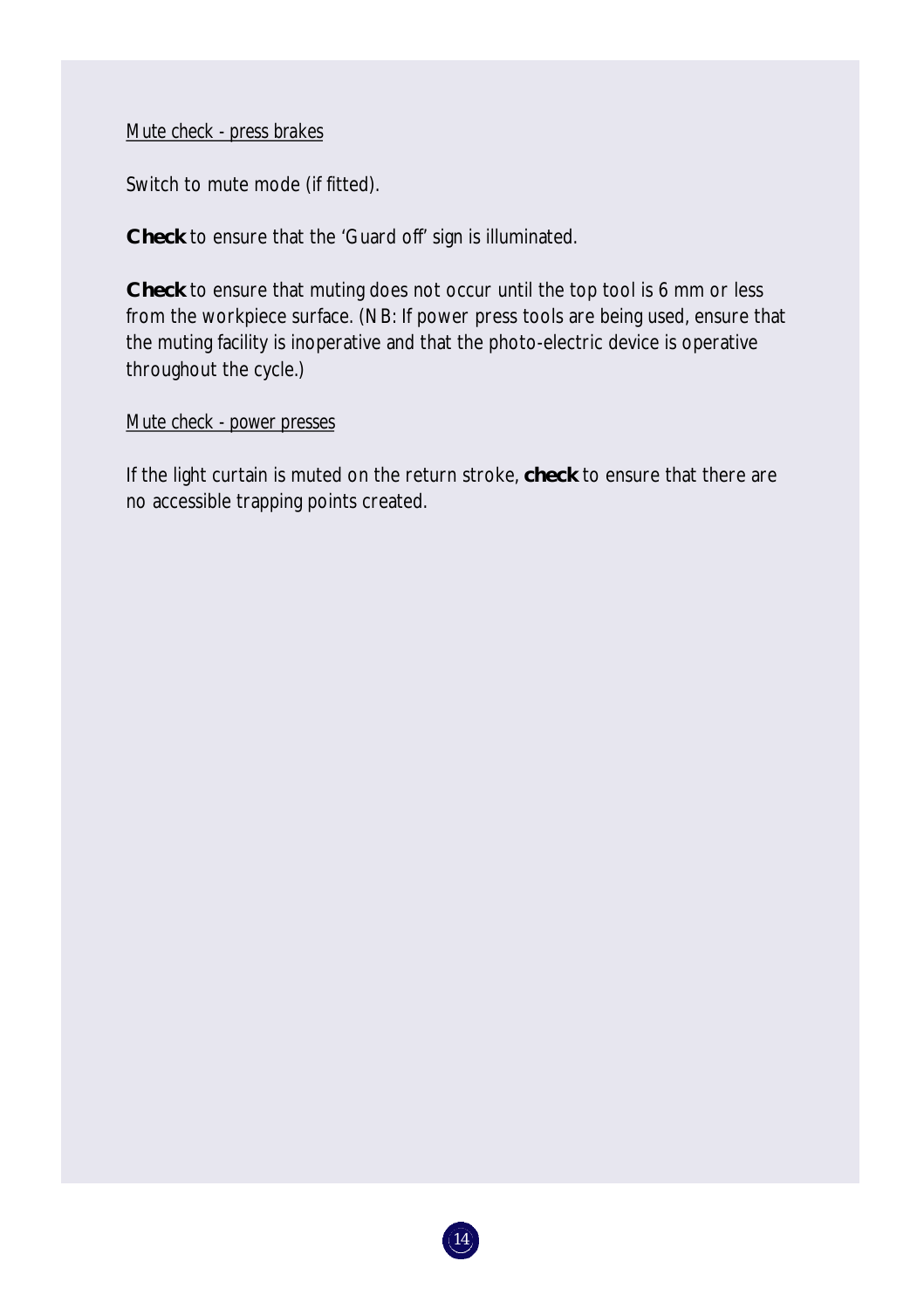# **FURTHER READING**

*Safe use of power presses. Provision and Use of Work Equipment Regulations 1992 as applied to power presses. Approved Code of Practice and guidance* L112 HSE Books 1998 ISBN 0 7176 1627 4

*Safe use of work equipment. The Provision and Use of Work Equipment Regulations 1998. Approved Code of Practice and guidance on Regulations* L22 HSE Books 1998 ISBN 0 7176 1626 6

*Power presses: Maintenance and thorough examination* HSG236 HSE Books 2003 ISBN 0 7176 2171 5

*Power presses: A summary of guidance on maintenance and thorough examination*  Leaflet INDG375 HSE Books 2003 (single copy free or priced packs of 10 ISBN 0 7176 2169 3)

*Application of electro-sensitive protective equipment using light curtains and light beam devices to machinery* HSG180 HSE Books 1999 ISBN 0 7176 1550 2

BS EN 294: 1992 *Safety of machinery - Safety distances to prevent danger zones being reached by the upper limbs* 

BS EN 692: 1997 *Mechanical presses - safety* 

While every effort has been made to ensure the accuracy of the references listed in this publication, their future availability cannot be guaranteed.

# **ACKNOWLEDGEMENT**

Extracts taken from BS EN 294: 1992 and BS 5304: 1988 reproduced with permission from BSI under licence number 2003NC0128b.